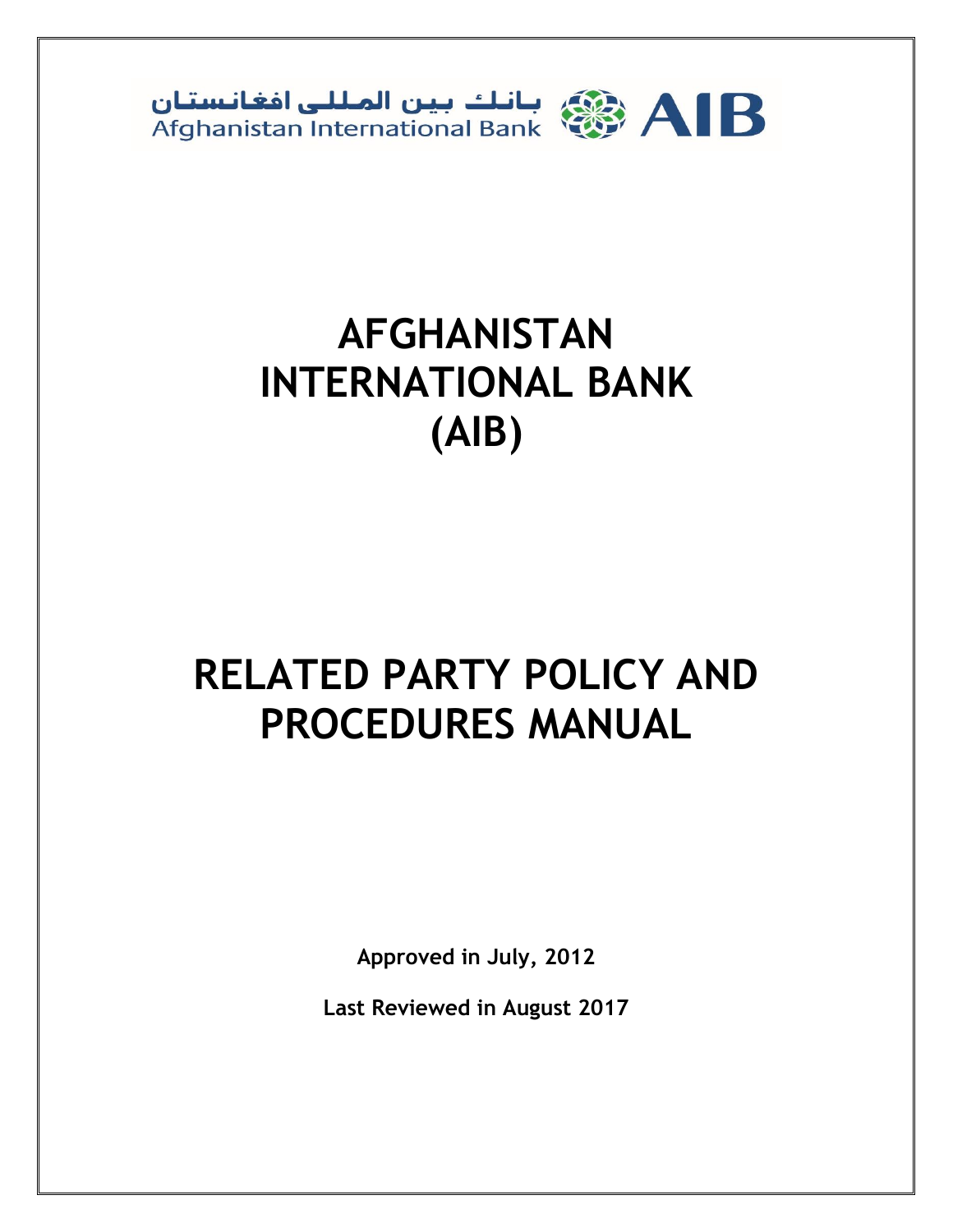#### **TABLE OF CONTENTS**

| <b>CHAPTER</b> | <b>CONTENTS</b>                                                                                                                     | <b>PAGE</b>                   |
|----------------|-------------------------------------------------------------------------------------------------------------------------------------|-------------------------------|
|                | <b>INTRODUCTION</b>                                                                                                                 |                               |
|                | Objective<br>A<br>Scope<br>В<br>C<br>Applicability<br>Clarifications<br>D<br>Е<br>Responsibility<br>F<br><b>Updating the Manual</b> | ii<br>Ш<br>П<br>н<br>Ш<br>iii |
| 1              | <b>DEFINITIONS</b>                                                                                                                  | 1                             |
| $\mathbf{2}$   | <b>RELATED PARTY POLICY</b>                                                                                                         | 4                             |
| 3              | <b>IDENTIFICATION OF RELATED PARTIES</b>                                                                                            | 5                             |
| 4              | APPROVAL OF RELATED PARTY TRANSACTIONS                                                                                              | 6                             |
| 5              | <b>RECORDING AND REPORTING OF RELATED PARTY</b><br>AND RELATED PARTIES TRANSACTIONS                                                 | 8                             |

## **FORMS**

|    | <b>Related Parties Declaration Form</b>    | 10 |
|----|--------------------------------------------|----|
|    | <b>Related Parties Identification Form</b> | 11 |
| Ш  | Master List of Related Parties             | 12 |
| IV | <b>Related Parties Reporting Form</b>      | 14 |
|    | <b>Template for Board Reporting</b>        | 15 |
|    |                                            |    |
|    |                                            |    |

# **Revision History** 16

## **INTRODUCTION**

#### **A. OBJECTIVE**

The objective of this Manual is to:

- Document in detail the policy and practices of the Bank with respect to related parties.
- Use the documentation as a basis for internal initiatives for system improvement and strengthening of internal controls.
- Develop a base document ensure the related party policy is being fully implemented and followed.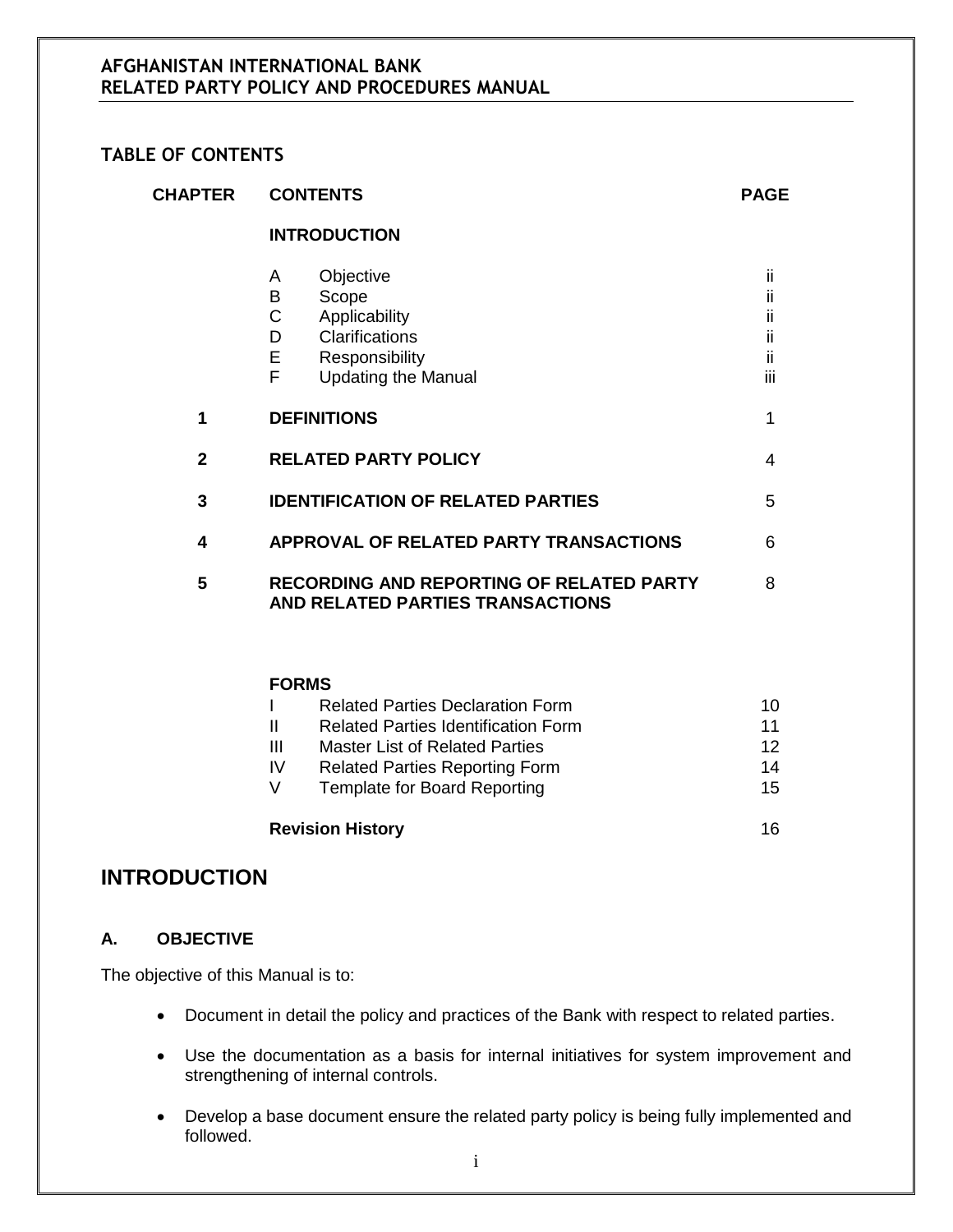## **B. SCOPE**

This document prescribes the policy and procedures for identification, reporting and monitoring of related parties and related party transactions. This manual is subject to the Banking Law of Afghanistan and regulations or other guidance by the Da Afghanistan Bank.

#### **C. APPLICABILITY**

This document is intended to provide guidance to all employees of the Bank.

## **D. CLARIFICATIONS**

Requests for clarifications of or explanations on the content presented in this Manual should be addressed to the Chief Risk Officer (CRO).

## **E. RESPONSIBILITY**

The Board of Supervisors in discharge of their oversight responsibilities established, administer and interpret this Policy. The Audit Committee is responsible for reviewing and ensuring compliance with this policy and procedures set forth herein.

This document is to be treated as confidential. No part of this Manual may be photocopied or taken out of office premises. All Manual holders are required to return the Manual intact to CRO on separation from the Bank.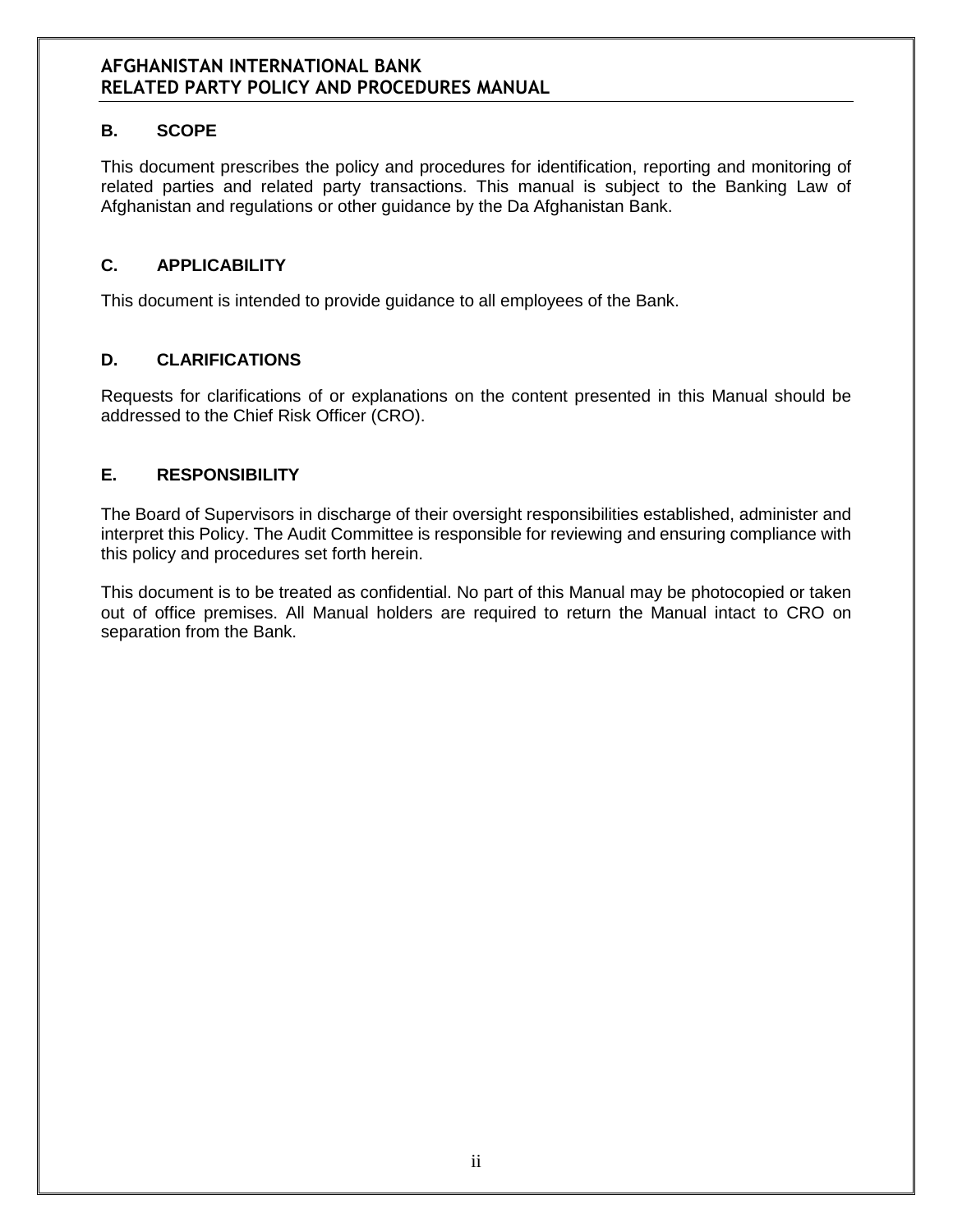#### **F. UPDATING THE MANUAL**

The Bank may need to update this Manual to reflect changes in policies or procedures as may be decided from time to time and/ or to comply with changes in regulations issued by the Central Bank - Da Afghanistan Bank (DAB).

Revisions shall be incorporated in the following manner:

- (a) Responsibility for arranging revisions is assigned to the CRO (or in his absence his deputy).
- (b) Any changes proposed to be made should be drafted and forwarded to CRO with a copy of the relevant section proposed to be modified.
- (c) CRO should review the proposals and invite comments from relevant functional heads/ management board.
- (d) Based on comments received, CRO should prepare a revised draft of the procedure(s), highlighting the proposed changes.
- (e) The revised draft should be circulated to concerned functional heads/ management board for concurrence as to text and date of effectiveness.
- (f) The revised concurred draft should be presented to the Audit Committee for their consideration with respect to applicability and onward recommendation to the Risk Committee and eventually to the Board for approval.
- (g) Following the above approval process, the CRO should:
	- i. arrange preparation of revised copies for circulation
	- ii. arrange for circulation of the revised section(s) to all manual-holders as well as staff in possession of the Manual. The revised section(s) should specifically bear the date from which the changes will be effective and revision history should be updated to give effect to the revision
	- iii. recall all superseded pages
	- iv. destroy all superseded copies
	- v. retain his superseded copies as permanent record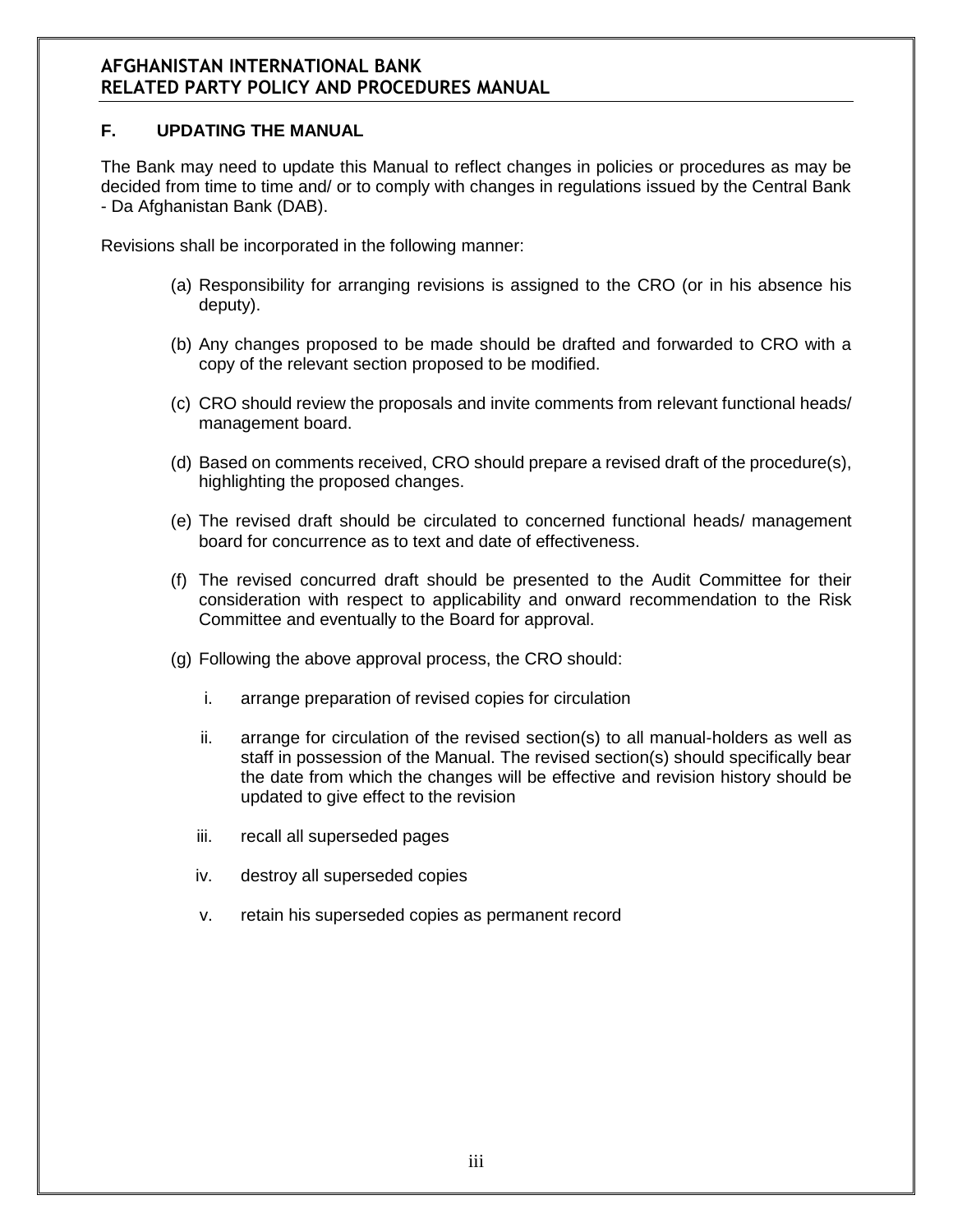# **CHAPTER 1: DEFINITIONS**

1.1 The following terms are used in this Manual with the meanings specified:

*Bank*, unless otherwise stated, refers to Afghanistan International Bank.

*Board*, unless otherwise stated, refers to the Board of Supervisors of the Bank.

*Qualifying holding* means having, alone or acting in concert with one or more other persons, the beneficial ownership of at least 5% of any category of voting shares or capital of an enterprise; or the ability to exert a significant influence over the management or policies of an enterprise.

*Related Person* A related person includes where the interests of two or more persons or a group of persons are so interrelated that they could be considered as a single unit, and one or more of these persons are a related person, then they are all considered related persons.

Accordingly the following are considered among the related parties of AIB:

- Members of the Board of Supervisors and Management Board of the Bank
- Any person having a qualifying holding in the bank, and close relatives of this person
- Enterprises in which AIB may have a 20% participation
- Key management personnel of AIB:
	- Audit committee members
	- Internal audit function and
	- Independent audit function
	- Risk committee members
	- Credit committee members
	- Compliance function
	- Department heads
	- Other key personnel
- Close relative of the above are also considered as related party as well.

*Close Relative* of a person includes parents, spouse, son, daughter, sister, brother, and other relatives of the person, up to the second degree.

A *related party transaction* is a transaction between a bank and an existing related person or a person who becomes a related person by reason of the conclusion of the transaction, where transaction includes:

- on-balance sheet exposure
- off-balance sheet exposure
- claims and dealings as well such as service contracts, assets purchases and sales, construction contracts, lease agreements, etc.
- derivative transactions,
- borrowings; and
- write-offs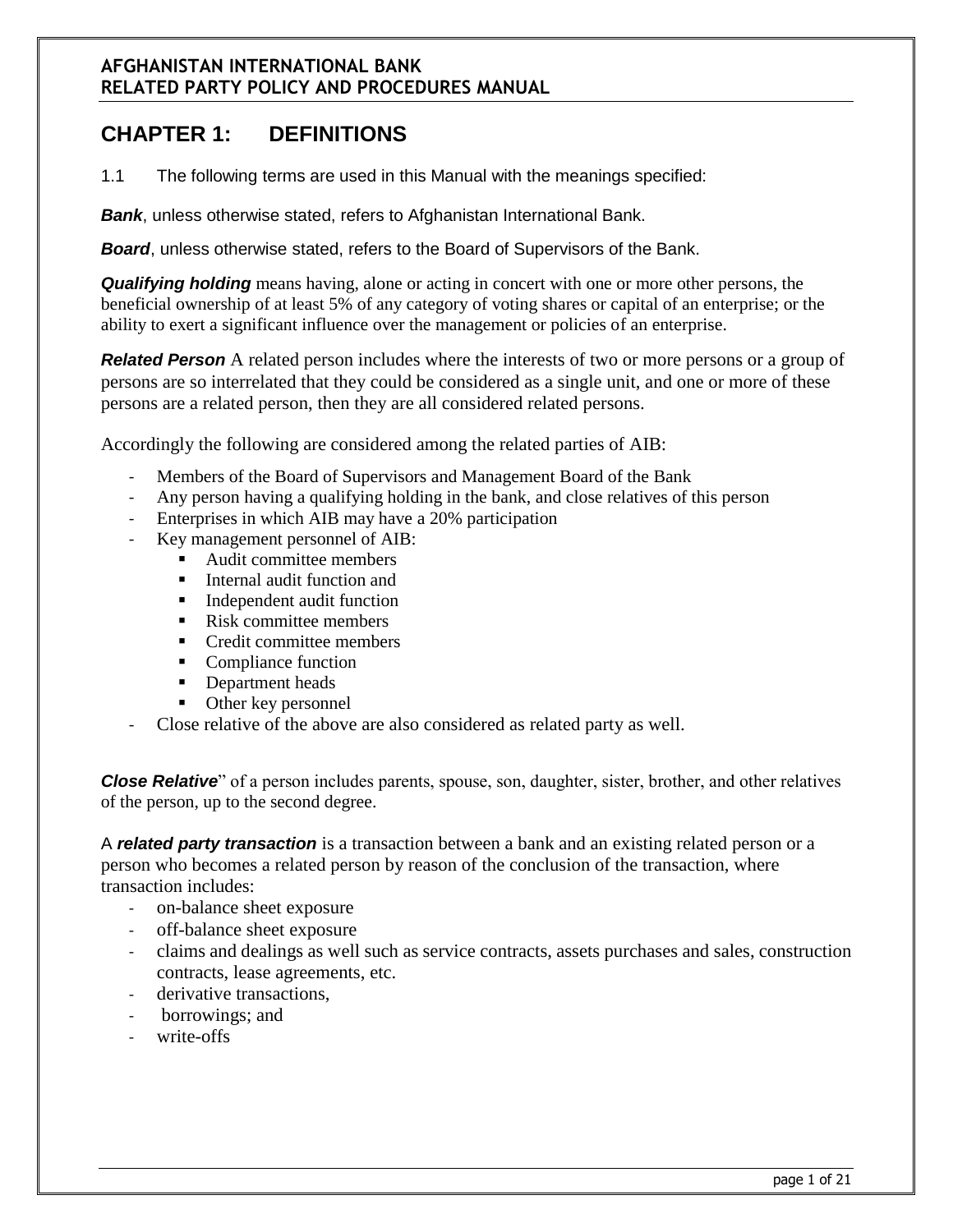**Compensation** includes all employee benefits<sup>\*</sup> including employee benefits in the nature of share based payments† . Employee benefits are all forms of consideration paid, payable or provided by the Bank, or on behalf of the Bank, in exchange for services rendered to the Bank. Compensation includes:

- (a) short-term employee benefits, such as wages, salaries and social security contributions, paid annual leave and paid sick leave, profit-sharing and bonuses (if payable within twelve months of the end of the period) and non-monetary benefits (such as medical care, housing, cars and free or subsidised goods or services) for current employees;
- (b) post-employment benefits such as pensions, other retirement benefits, postemployment life insurance and post-employment medical care;
- (c) other long-term employee benefits, including long-service leave or sabbatical leave, other long-service benefits, long-term disability benefits and, if they are not payable wholly within twelve months after the end of the period, profit-sharing, bonuses and deferred compensation;
- (d) termination benefits; and
- (e) share-based payment.

**Control** is the power to govern the financial and operating policies of the Bank so as to obtain benefits from its activities.

*Joint control* is the contractually agreed sharing of control over an economic activity.

*Key management personnel* are those persons having authority and responsibility for planning, directing and controlling the activities of the Bank, directly or indirectly, including any director of the Bank.

*Significant influence* is the power to participate in the financial and operating policy decisions of the Bank, but is not control over those policies. Significant influence may be gained by share ownership, statute or agreement.

#### *Associate*

An associate is an entity, including an unincorporated entity such as partnership, over which the investor has significant influence and that is neither a subsidiary nor an interest in a joint venture

#### *Joint venture*

 $\overline{a}$ 

A joint venture is a contractual arrangement whereby two or more parties undertake an economic activity that is subject to joint control.

1.2 In considering each possible related party relationship, attention is directed to the substance of the relationship and not merely the legal form.

<sup>\*</sup> Employee benefits are all forms of consideration given by the Bank in exchange for services rendered by employees. † A transaction in which the Bank receives goods or services as consideration for equity instruments of the Bank (including share or share options), or acquires goods or services by incurring liabilities to the supplier of those goods or services for amounts that are based on the price of the Bank's shares or other equity instruments of the Bank.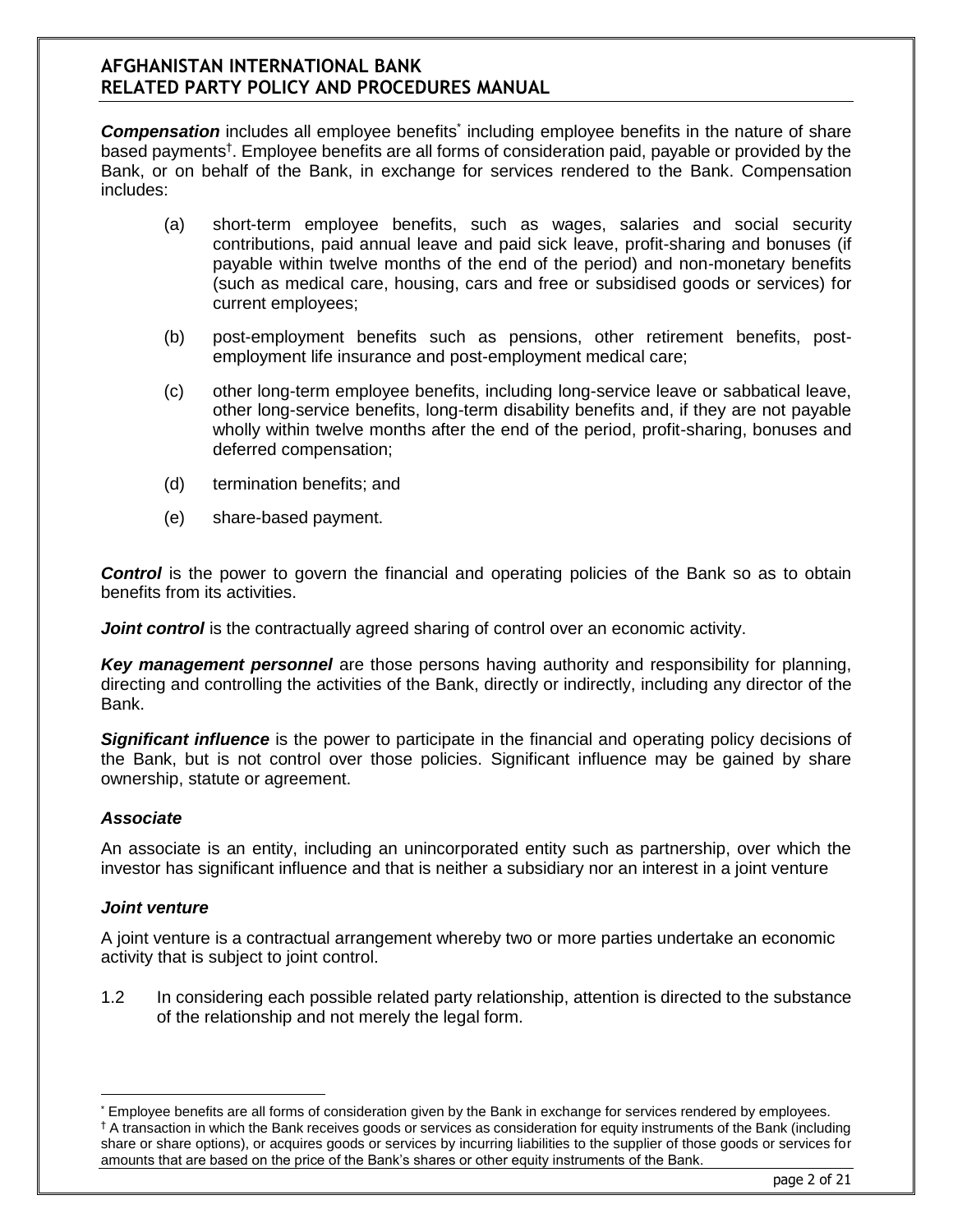1.3 Any term, word or expression used herein but not defined in this Manual or the International Financial Reporting Standards shall be assigned the meaning as under the Banking Law of Afghanistan and/or the related regulation issued by Da Afghanistan Bank.

\*\*\*\*\*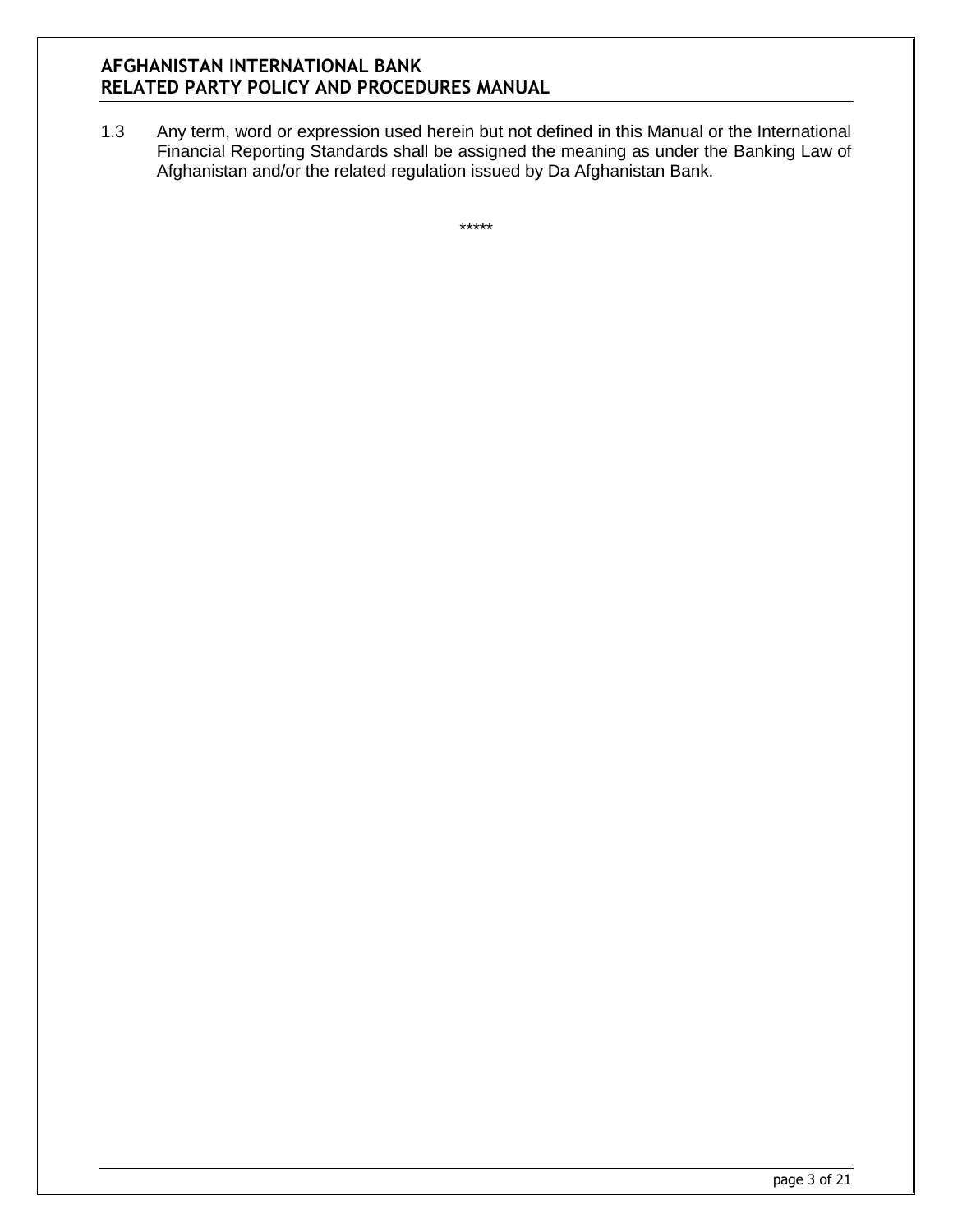# **CHAPTER 2: RELATED PARTY POLICY**

- 2.1 It is the policy of the Board of Supervisors of the Bank that all transactions with the related parties shall be subject to advance approval or ratification by a majority of the Board in accordance with the procedures set forth below, to be administered by the Management Board of the Bank and reviewed by the Audit Committee of the Bank.
- 2.2 The followings are exceptions to the above in 2.1:
	- a. Deposits in the Bank made by its Related Persons in the normal course of business.
	- b. Making deposits in the Bank that is a member of the same group, in the ordinary course of correspondent business, subject to Asset Classification and Provisioning Regulation in any future directives issued by Da Afghanistan Bank.
	- c. Granting credit fully secured by a deposit account, subject to satisfying the coverage requirements mentioned in paragraph 2.6 below, and in accordance to the Asset Classification and Provisioning Regulation and in any future directives that may be issued by Da Afghanistan Bank.
	- d. Granting credit fully secured by obligations of, or guaranteed as to principal and interest by, a central government or central bank whose long-term rating is not lower than "A" or an equivalent level by an internationally-recognized rating agency whose ratings are approved for use by Da Afghanistan Bank
	- e. Selling a loan to a related person of the bank without recourse.
- 2.3 a. All transactions with related parties shall be carried out on arm's length basis, on same terms and conditions as the Bank generally offers to, or generally obtains from persons not being a related party. This includes the interest rate, term, acceptable collateral and level of risk and this also includes selling of any bank asset to a related party or purchasing assets from a related party. The decision on a related person's transaction should be made only after necessary information as reasonable required is received and it is reviewed as any other customer.

b. The Bank is prohibited from granting credit in cases where the credit is used for the following purposes:

- (a) In order to pay bank related person's debt or obligation;
- (b) In order to purchase bank related person's assets;
- (c) In order to invest in bank related person's trade;
- 2.4 It prevent any conflict of interest, a Board of Supervisors member that might be connected to the related party transaction subject to approval, is not allowed to vote for this transaction
- 2.5 The Bank's Board of Supervisors has the overall responsibility for the Bank's implementation of and compliance with this Policy and the procedures set forth below.
- 2.6 AIB will not extend credit to a related party on an unsecured against collateral, and which must provide the following level of prescribed coverage:
	- (a) 100% cash coverage, assuming no currency mismatch between that of the exposure and the collateral.
	- (b) A minimum 20% margin for different currency, and depending on the fluctuation rate, unless it is well proven that the currency of the collateral is more stable, e.g. exposure in AFs and collateral in USD.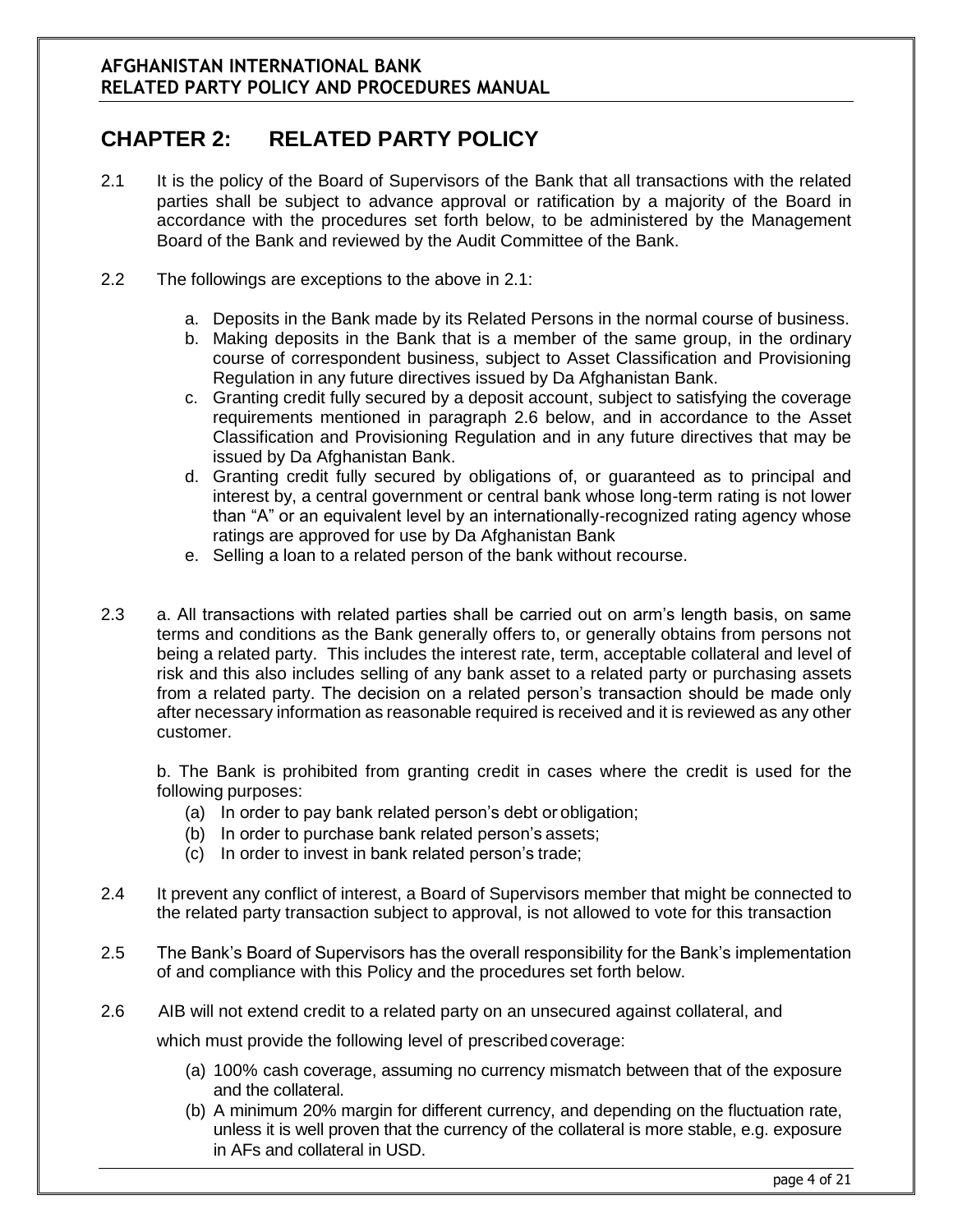- (c) Guaranteed by Central Governments Central Banks claims whose long term rating is A or equivalent, by rating agencies acceptable by DAB, and where the market value of the collateral must be a minimum of 100% of the exposure amount;
- (d) If all other cases, the liquid market value or liquidation value of the collateral must be a minimum 120% of the credit amount;
- 2.7 If credit has been disbursed to a related person in breach Policy, such credits must be repaid immediately.
- 2.8 Supervisory board members and management board members who approved a related party transaction in breach of this Policy and /or the related Banking Law and DAB regulation, are liable to criminal prosecution for fraud perpetrated on the bank and responsible individually for refunding the full amount of principal, interest and other related charges of credit extended.
- 2.9 AIB will deduct from its regulatory capital the full amount of any unsecured credit exposure to a related person.

# **CHAPTER 3: IDENTIFICATION OF RELATED PARTIES**

#### 3.1 **Declaration by shareholders and directors**

- 3.1.1 Each shareholder and director shall identify his/her related parties (as defined in 'Definitions' above) by completing the "Related Parties Declaration Form" (see Form I). The form is required to be submitted annually to the Bank with the CRO, through the Board Secretary, latest by December 31 each year or within seven (7) days of becoming a shareholder or director, whichever is earlier. The shareholders and the directors shall notify the Bank of any updates to the information in case of any change therein within seven (7) days of the change, CRO shall report to the board quarterly on non-compliance with reporting requirement.
- 3.1.2 Shareholders/directors have an obligation to disclose to the Board any interest they may have in any matter or transaction coming before the Board or in any matter or transaction in which the Bank may have an interest. Any interested director/ shareholder shall not have the right to vote in respect of that matter or transaction under approval.

#### 3.2 **Disclosure by key management personnel and other employees**

- 3.2.1 Members of key management personnel and other employees mentioned and/or defined in Chapter one of this policy, have legal obligation to disclose to the Bank any interest they may have in any matter or transaction in which they may have an interest. Any interested member shall not be involved in the decision making, processing, implementation, or affecting by any means, in respect of that matter or transaction.
- 3.2.2 CRO will circulate to the key management personnel the "Related Parties Identification Form" (see Form II) on semi-annual basis latest by June  $30<sup>th</sup>$  and December  $31<sup>st</sup>$ . Such form is required to be completed and returned within seven (7) days of receipt from CRO. CRO shall report to the board quarterly on non-compliance with reporting requirement.
- 3.2.3 Key management personnel and other employees are also required to immediately, report to the CRO about a change in status of related party/ or a related party transaction with the Bank in which he/ she or his/ her related party(ies) may be involved.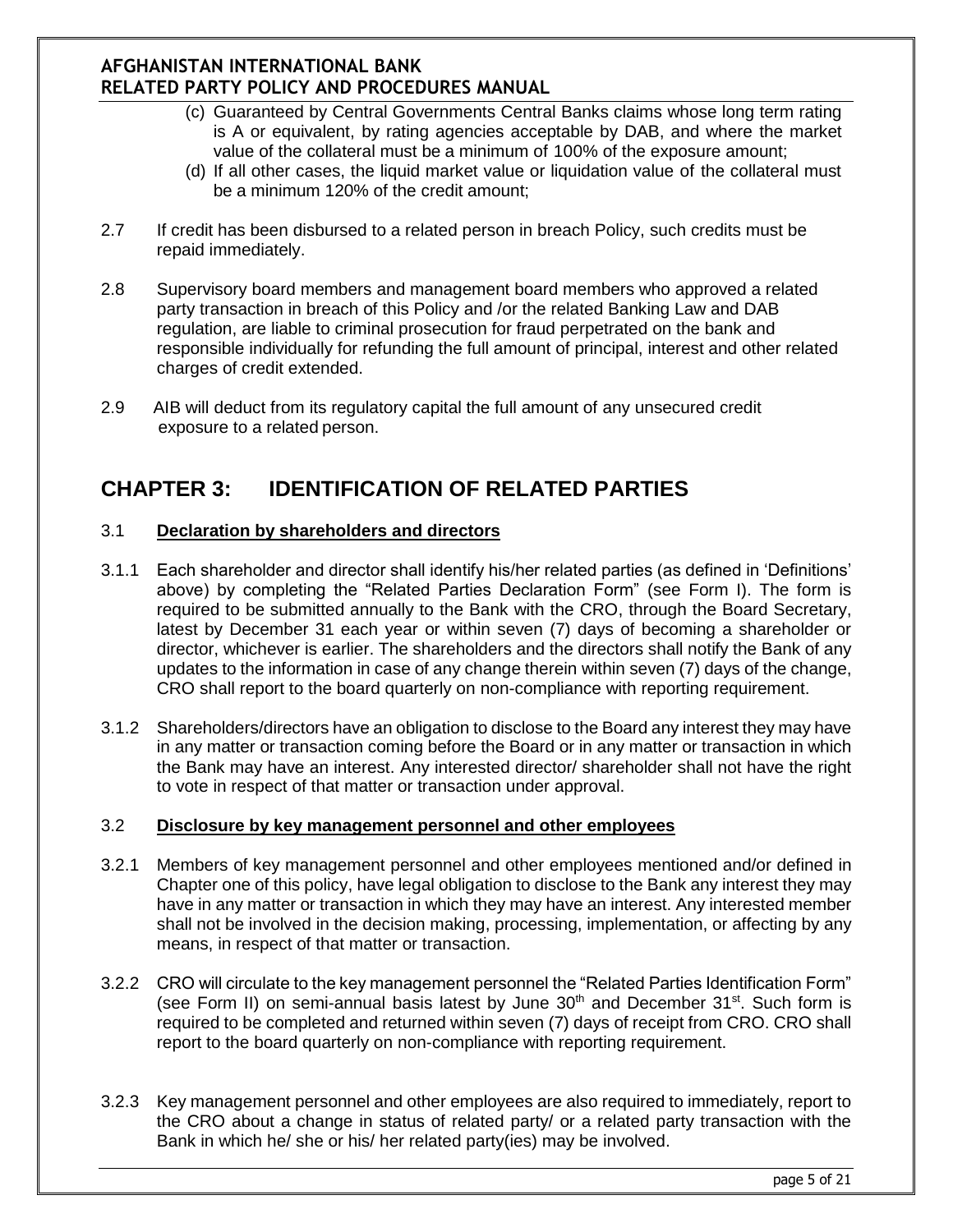#### **AFGHANISTAN INTERNATIONAL BANK RELATED PARTY POLICY AND PROCEDURES MANUAL CHAPTER 4: APPROVAL OF RELATED PARTY TRANSACTIONS**

- 4.1 The Management Board of the Bank has the required to review, assess, and, recommend to the Board of Directors a related party transaction.
- 4.2 In determining whether to recommend or not recommend a related party transaction, the Management Board shall require sufficient information and documentation to make themselves satisfied in making an informed decision.
- 4.3 In connection with approving or ratifying a related party transaction, the Management Board shall, in its judgment, consider any or all of the following factors to the extent pertinent, or such other factors as the Management Board may deem appropriate under the circumstances:
	- (a) the position within or relationship of the related party with the Bank;
	- (b) the materiality of the related party transaction to the related party and to the Bank, including the value involved (the Management Board may define a materiality limit to be approved by the Board);
	- (c) the business purpose for and reasonableness of the related party transaction (including the anticipated profit or loss, if known), taken in the context of the alternatives available to the Bank;
	- (d) whether the related party transaction is carried out on an arms-length basis (on terms that the Bank offers generally to, or obtains generally from, persons who are not related parties;
	- (e) whether the related party transaction is in the ordinary course of the Bank's business;
	- (f) the effect of the related party transaction on the Bank's financial condition, business and operations, including any additional conditions or controls that should be applied to such related party transaction;
	- (g) whether the related party transaction involves products or services to be provided by or to the Bank to or from a related party, which products or services are unique or otherwise not readily available from alternative sources; and
	- (h) the overall business relationship of the applicable related party and the Bank, including benefits realized, or anticipated, from other contracts, transactions or relationships.
- 4.4 If a member of the Management Board and/or the Board of Supervisors, and /or the key manager or head is a related party with respect to a particular transaction, the vote of such member shall be obligated to abstain from discussion and not be counted in determining whether the transaction is approved or ratified. The decision of the members eligible to vote will be by simple majority with Chairman having two votes in the case of a tie.
- 4.3 The Board of Supervisors is obliged, in its meeting minutes, to
	- (a) Specify the key terms and conditions of a related party transaction
	- (b) Confirm that the related party transaction is entered into on an arm's length basis; and
	- (c) Affirm that it is in the reasonable best interest of the bank to enter into the related party transaction;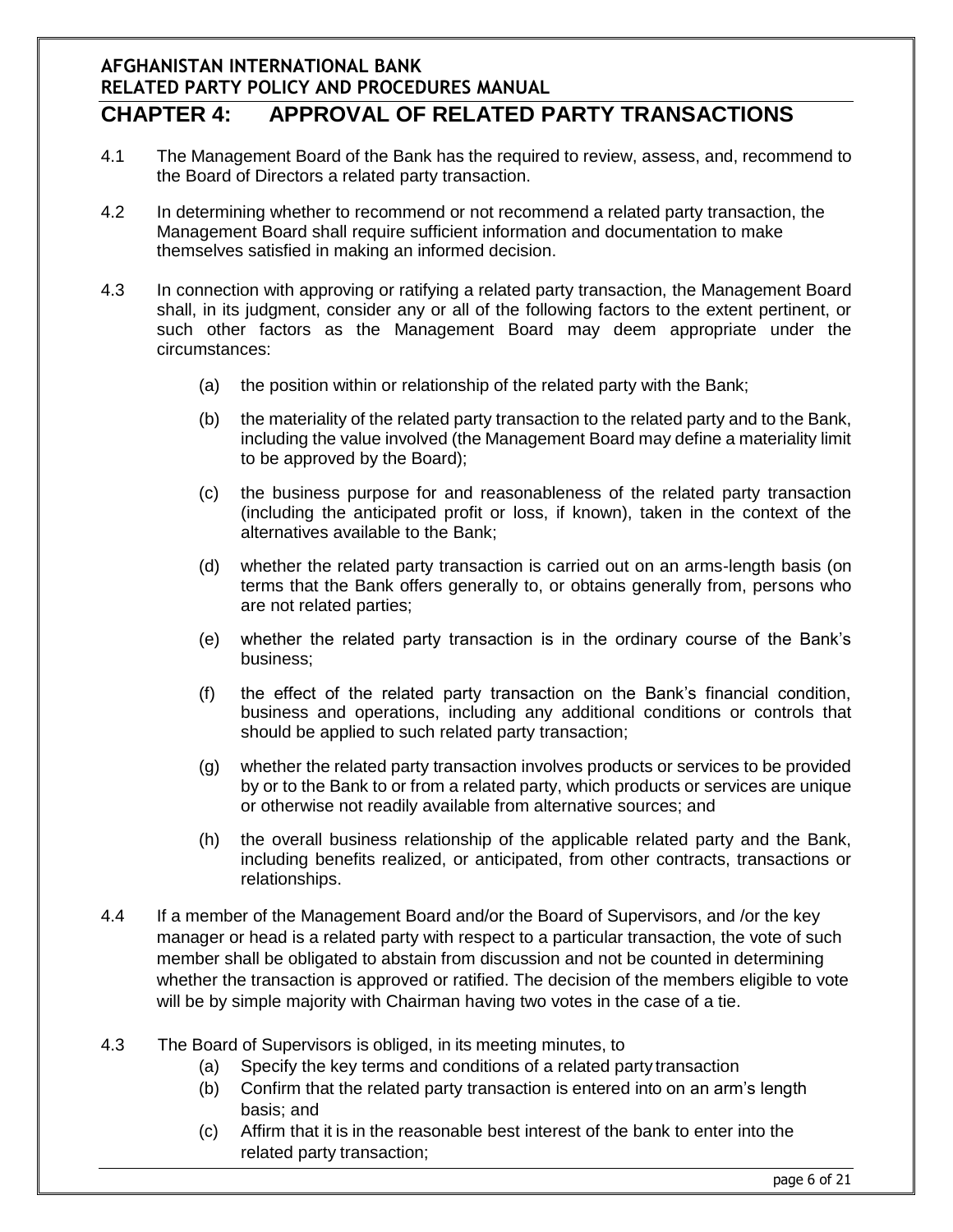- (d) Identify the members of the Board approving the transaction.
- 4.4 AIB's Board of Supervisors is the only body authorized to write-off a related party exposure, which must be properly motivated and recorded.
- 4.5 Where the Bank had entered into a related party transaction, such transaction shall be presented to the Audit Committee in its next meeting to be noted and opined as to whether the transaction is in compliance with policy and procedures. The Audit Committee may recommend corrective action if considered necessary to the management. Transactions considered to be non-compliant by the Audit Committee and any difference opinion between the Audit Committee and Management shall be reported to the board and shareholders.
- 4.7 A member of AIB's Management Board and/or Board of Supervisors shall not participate in the consideration of approval of an transaction between the bank and
	- (a) Himself
	- (b) His close relatives
	- (c) An enterprise in which he or any of his close relatives has a qualifying holding, or serves as a member of the board of supervisors, management board, or equivalent body.

## **CHAPTER 5: Limitations and Maximum Exposure Allowed of Related Persons Exposure**

- 5.1 AIB must stick in all times to the following limits in relation exposures to related persons:
	- (a) 5% of the regulatory capital of the bank, for related person or group of connected related person.
	- (b) 25% of the regulatory capital of the bank, for the aggregate of total exposures of related persons.
- 5.2 AIB will require prior supervisory approval from DAB for any large exposure, i.e. exceeding 10% of the regulatory capital, it wishes to undertake.
- 5.3 Outstanding credits and/or exposures in excess to the aforementioned limits, should be deducted from the qualifying regulatory capital components.
- 5.4 It should be well known, by the virtue of DAB directions, that AIB will be prohibited from entering into new related party transactions in the following cases:
	- (a) While it is in breach of the regulatory capital adequacy requirement
	- (b) In the event that a related party transaction would result into a breach of the regulatory capital adequacy requirement
- 5.5 AIB is prohibited from performing any of the following transactions with a related person:
	- (a) A transaction on terms which are more advantageous than a corresponding transaction it enters into with a non-related person, e.g. in credit assessment, tenor, interest rates, fees, amortization schedules and requirement for collateral.
	- (b) Selling an asset for less than its liquid market value or fair value to a related person.
	- (c) Purchasing sub-standard quality goods or assets from a related person;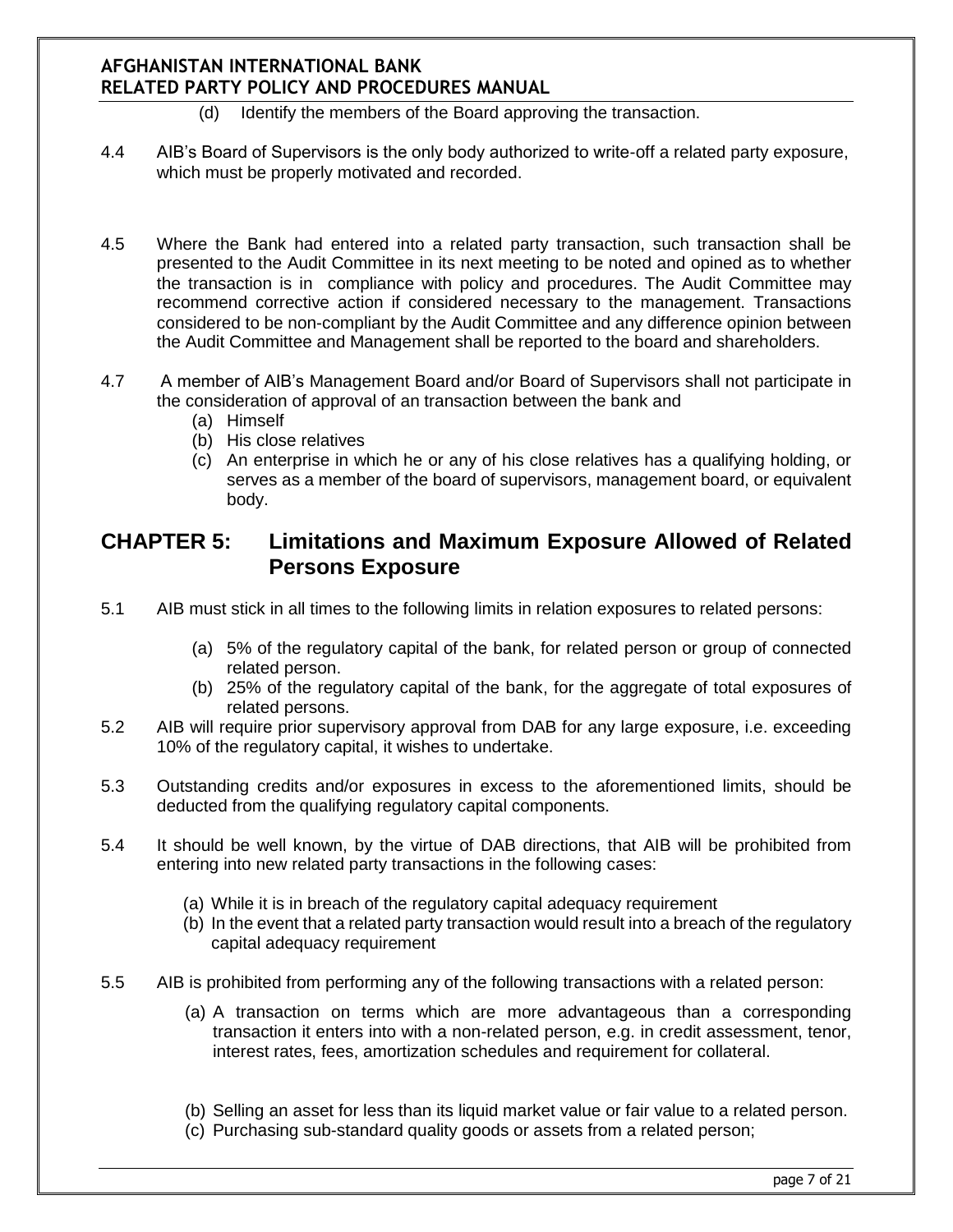(d) Accepting as a collateral assets which are sub-standard or quality goods or assets and do not constitute qualifying collateral.

The followings are deemed to be low-quality assets:

- (a) Assets which are classified Sub-standard, Doubtful and Loss pursuant to AIB's standards or a Afghanistan Bank's regulation and recent supervisory report;
- (b) Assets which do not generate a consistent and regular income or benefit for the bank;
- (c) Assets which are overdue more than thirty days;
- (d) Assets in relation to which the expiry date has been extended and/or repayment conditions have been re-scheduled on more favourable terms to the client, due to unfavourable financial condition of the debtor.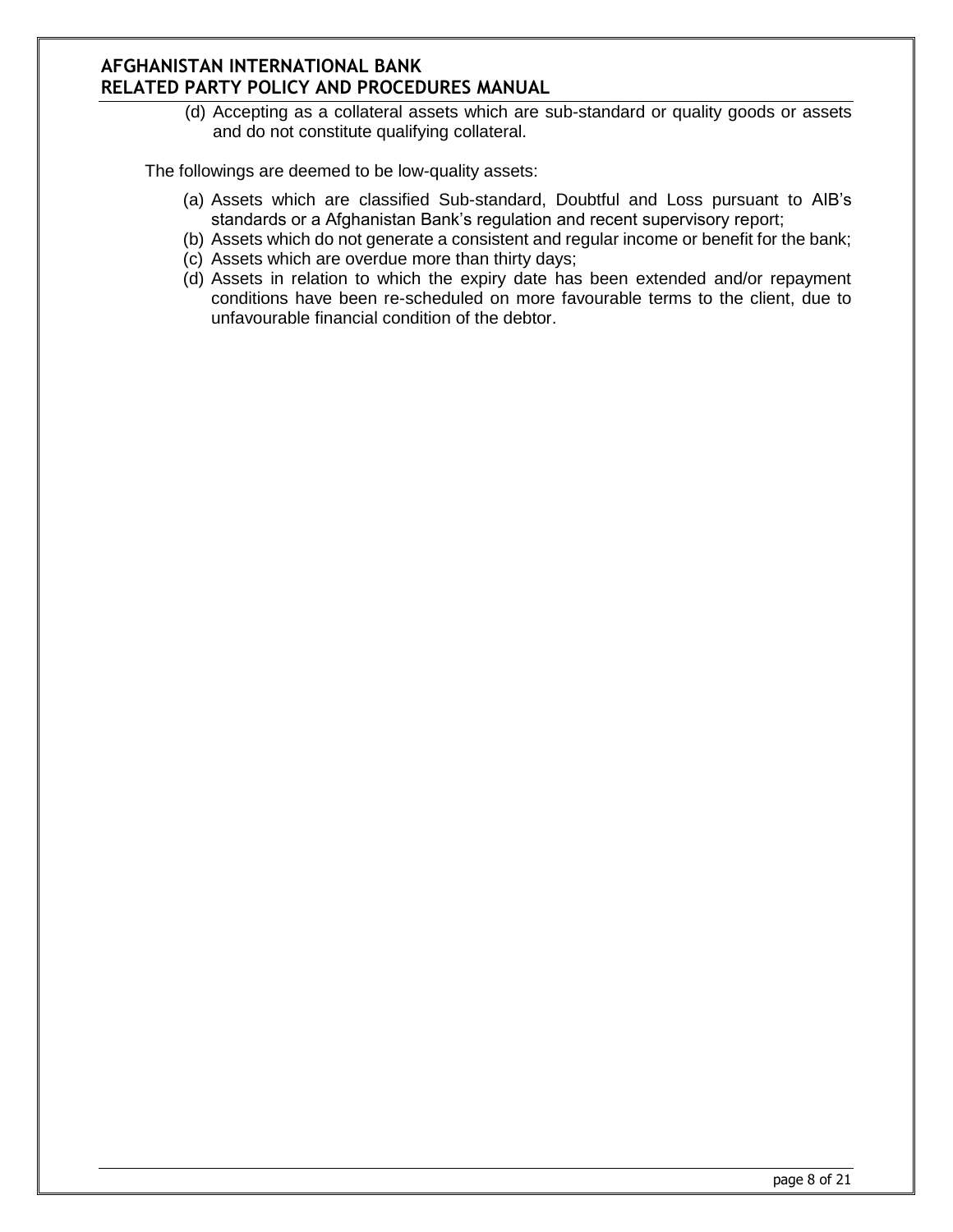# **CHAPTER 6: RECORDING AND REPORTING OF RELATED PARTIES AND RELATED PARTY TRANSACTIONS**

6.1 The delegated responsibility for recording and reporting related parties and related party transactions rests with the Chief Risk Officer (CRO). CRO is responsible for coordinating with respective departments for compilation of related parties and related party transactions (for example: the operations department and credit administration department).

#### 6.2 RECORDING

- 6.2.1 Compliance Department shall be responsible for maintaining of records relating to all forms received from shareholders, directors and key management personnel and any updates therein as received from concerned party with respect to Related Party Transactions.
- 6.3.2 Compliance Department shall compile the information collected pursuant to the procedures described above and create and maintain a Master List of Related Parties on format prescribed in Form III. Such master list (and any updates thereof) shall be distributed to appropriate senior management of the Bank. The recipients of the master list shall utilize the information contained therein, in connection with their respective business units, departments and areas of responsibility, to assist in effective implementation of this Policy.

#### 6.4 REPORTING

- 6.4.1 The Master List of Related Parties shall be presented to the Audit and Risk Committee at the end of each quarter and to the Board on an annual basis.
- 6.4.2 On a monthly basis, each department will submit to CRO, the information regarding related party transactions on format prescribed in "Related Parties Reporting Form" (see Form IV). Such form is required to be completed and returned to CRO within seven (7) days of end of each month. On receipt of forms, CRO shall compile all information for reporting purposes.
- 6.4.3 CRO shall be responsible for reporting to the Audit Committee, at the end of each quarter, transactions and balances including nature/ comments thereon in respect of all related parties transactions entered into as of the period end. Template for Audit Committee Reporting (see Form V) shall be used for reporting related party balances and transactions to the Board.
- 6.4.4 The Bank's annual and interim financial statements are prepared in accordance with International Financial Reporting Standards (IFRS). Accordingly, related party disclosure in the financial statements will be in compliance with IFRS. The applicable IFRS on related parties is the International Accounting Standard – 24: Related Party Disclosures (IAS 24). Form IV (Related Parties Reporting Form) and form V (Template for Audit Committee Reporting) contains the required information for ensuring the Bank's compliance with IAS 24. Information compiled through form IV and form V shall be used for the preparation of related party disclosure in the annual and interim financial statements.5.4.5
- Bank must report on a quarterly basis information on related person transactions and exposures to Da Afghanistan Bank. The report must contain thefollowing:
	- (a) Regarding related person credits a listing of individual
	- I. Related person credits to which the bank is committed as at the end of the latest quarter
	- II. Related person credits which the bank extended during the latest quarter
	- III. Related party credits outstanding as at the end of the latest quarter
	- IV. Related party credits classification (individually) (Watch; Sub-standard; Doubtful;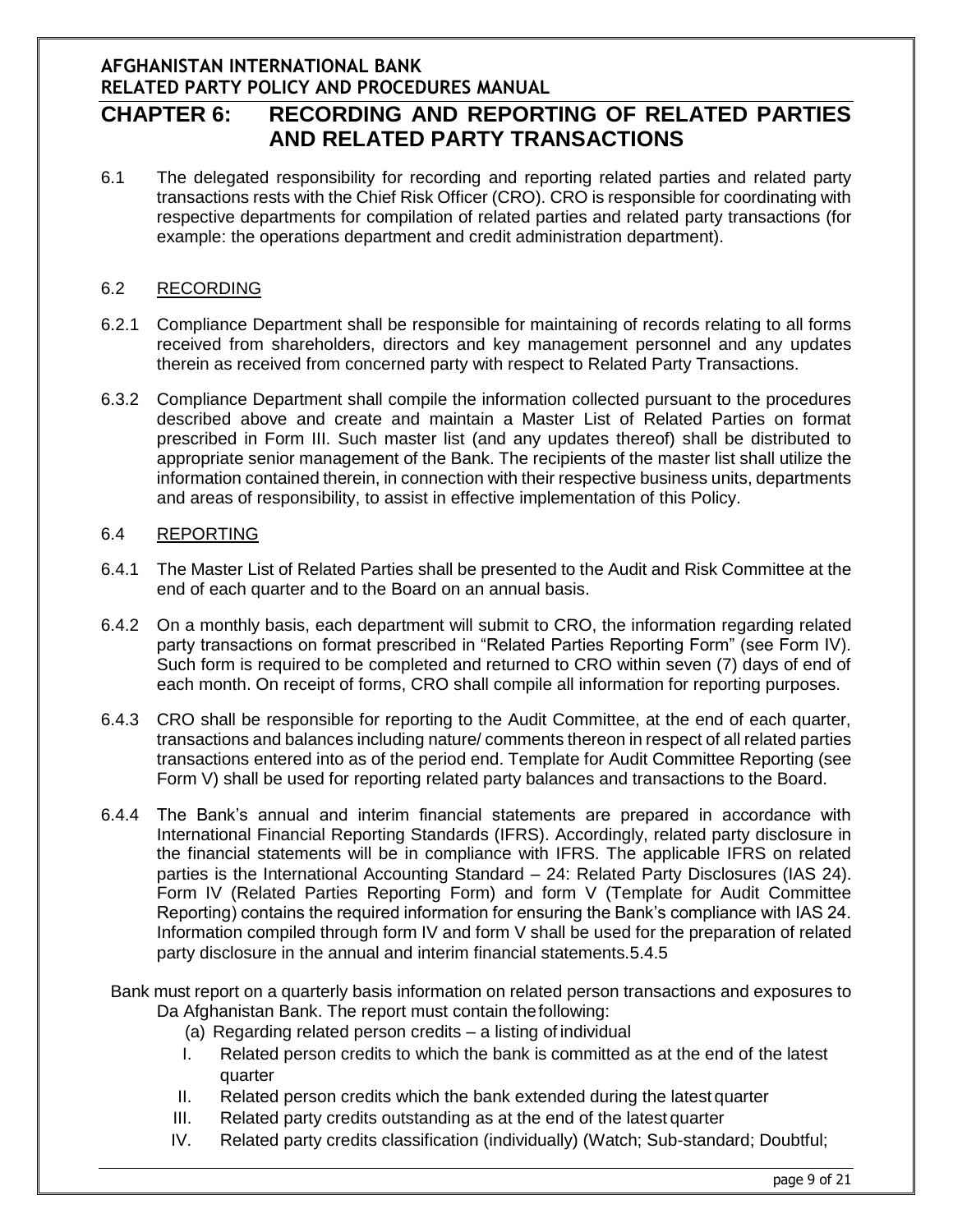and Loss)

- V. Related party credits provisions (Provisions raised in respect of each of the related person credits)
- VI. Related party credits write-offs (individually; with full explanation of motivation of write off)
	- (b) Related person's name, outstanding amount, maturity date, and other important debt deal's terms and conditions must be reported.

(c)

6.4.5 The policy on related party transaction shall be put on the bank website and a web link shall be provided in the annual report.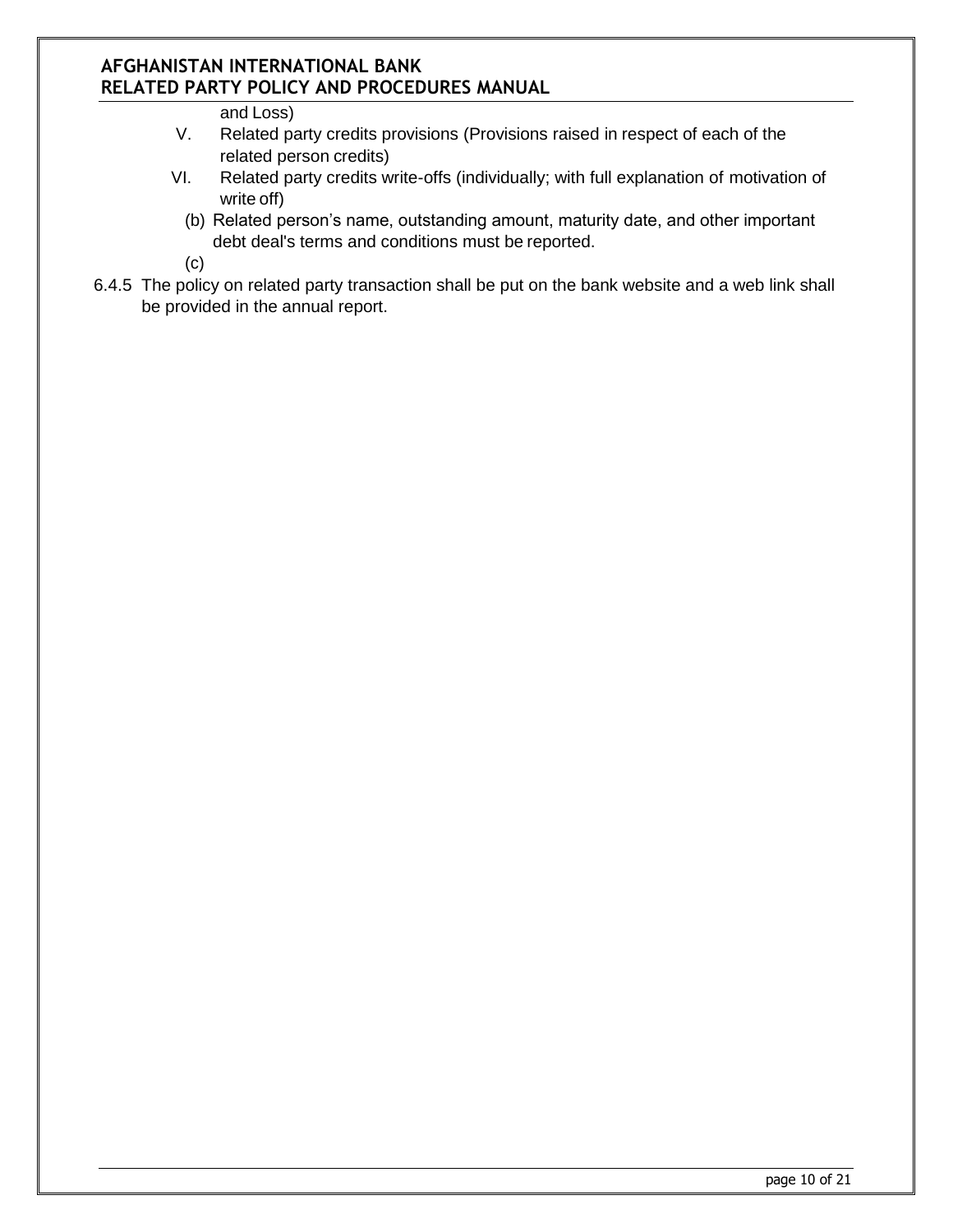#### **FORM I**

#### **RELATED PARTIES DECLARATION FORM**

(to be completed by shareholders and directors)

Refer chapter 3: Declaration by shareholders and directors (3.1.1)

| <b>NAME</b>                                                                                                                |              |                                       |
|----------------------------------------------------------------------------------------------------------------------------|--------------|---------------------------------------|
| <b>NATIONALITY</b>                                                                                                         |              |                                       |
| <b>RELATIONSHIP WITH THE BANK</b>                                                                                          |              |                                       |
|                                                                                                                            |              |                                       |
|                                                                                                                            |              |                                       |
| <b>RELATED PARTIES:</b>                                                                                                    |              |                                       |
| (for definition of related party, please refer to AIB Related Party Policy and Procedures Manual)                          |              |                                       |
| <b>INDIVIDUAL'S CLOSE FAMILY MEMBERS</b>                                                                                   |              |                                       |
| (for definition of close family member, refer AIB Related Party Policy and Procedures Manual)                              |              |                                       |
| <b>Name</b>                                                                                                                |              | Relationship with the family member   |
| 1                                                                                                                          |              |                                       |
| $\overline{2}$                                                                                                             |              |                                       |
| 3                                                                                                                          |              |                                       |
| 4                                                                                                                          |              |                                       |
| 5                                                                                                                          |              |                                       |
| 6                                                                                                                          |              |                                       |
| 7                                                                                                                          |              |                                       |
| 8                                                                                                                          |              |                                       |
| $\boldsymbol{9}$                                                                                                           |              |                                       |
| 10                                                                                                                         |              |                                       |
| 11                                                                                                                         |              |                                       |
| 12                                                                                                                         |              |                                       |
|                                                                                                                            |              |                                       |
| NAME OF THE ENTITIES IN WHICH THE INDIVIDUAL HAS INTEREST (control or significant influence)                               |              |                                       |
| (for definition of control and significant influence, refer AIB Related Party Policy and Procedures Manual)<br><b>Name</b> | Relationship | <b>Effective date of relationship</b> |
| 1                                                                                                                          |              |                                       |
| $\overline{c}$                                                                                                             |              |                                       |
| 3                                                                                                                          |              |                                       |
| 4                                                                                                                          |              |                                       |
| 5                                                                                                                          |              |                                       |
| 6                                                                                                                          |              |                                       |
| $\overline{7}$                                                                                                             |              |                                       |
| 8                                                                                                                          |              |                                       |
| 9                                                                                                                          |              |                                       |
| 10                                                                                                                         |              |                                       |
|                                                                                                                            |              |                                       |
| <b>DECLARATION</b>                                                                                                         |              |                                       |

I, \_\_\_\_\_\_\_\_\_\_\_\_\_\_\_\_\_\_\_\_\_\_\_\_\_\_\_\_\_\_\_\_\_ hereby confirm that the above information is correct and complete to the best of my knowledge and belief and that I am aware of the definition of the related party and related party transaction as defined in the AIB Related Party Policy and Procedures Manual. I further acknowledge my responsibility to notify the Bank of any updates to the above information as soon as possible.

Signature: Date: Date: Date: Date: Date: Date: Date: Date: Date: Date: Date: Date: Date: Date: Date: Date: Date: Date: Date: Date: Date: Date: Date: Date: Date: Date: Date: Date: Date: Date: Date: Date: Date: Date: Date: D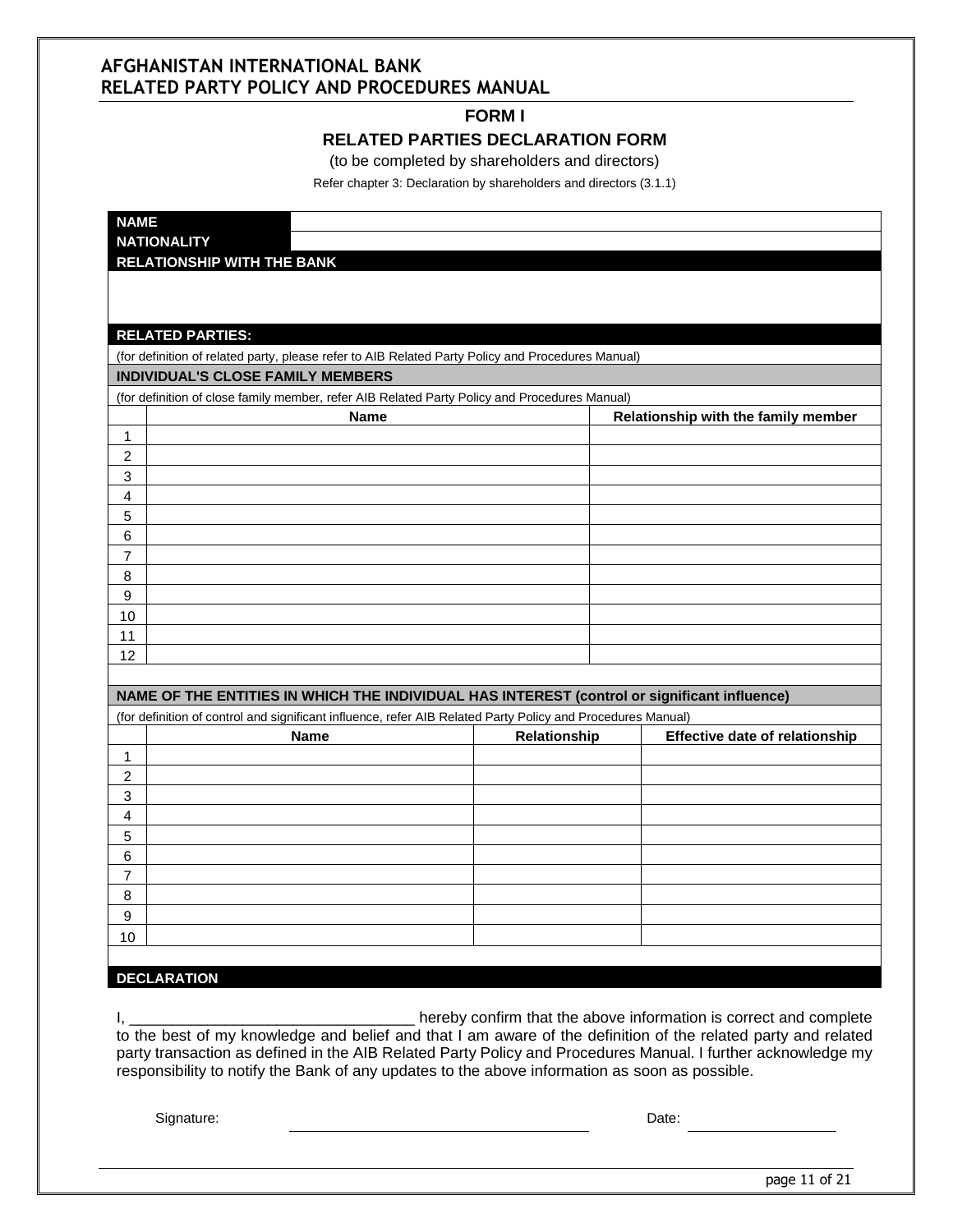#### **FORM II**

#### **RELATED PARTIES IDENTIFICATION FORM**

(to be completed by key management personnel)

Refer chapter 3: Disclosure by key management personnel (3.2.2)

| <b>NAME</b><br><b>NATIONALITY</b>                                                                                                   |              |                                       |
|-------------------------------------------------------------------------------------------------------------------------------------|--------------|---------------------------------------|
| <b>RELATIONSHIP WITH THE BANK Refer to the Related Party Definition</b>                                                             |              |                                       |
|                                                                                                                                     |              |                                       |
|                                                                                                                                     |              |                                       |
| <b>RELATED PARTIES:</b>                                                                                                             |              |                                       |
| (for definition of related party, please refer AIB Related Party Policy and Procedures Manual)<br>INDIVIDUAL'S CLOSE FAMILY MEMBERS |              |                                       |
| (for definition of close family member, refer AIB Related Party Policy and Procedures Manual)                                       |              |                                       |
| <b>Name</b>                                                                                                                         |              | Relationship with the family member   |
| $\mathbf{1}$                                                                                                                        |              |                                       |
| 2                                                                                                                                   |              |                                       |
| 3                                                                                                                                   |              |                                       |
| 4                                                                                                                                   |              |                                       |
| 5                                                                                                                                   |              |                                       |
| $\,6\,$                                                                                                                             |              |                                       |
| $\overline{7}$                                                                                                                      |              |                                       |
| $\, 8$                                                                                                                              |              |                                       |
| $\boldsymbol{9}$                                                                                                                    |              |                                       |
| 10                                                                                                                                  |              |                                       |
| 11                                                                                                                                  |              |                                       |
| 12                                                                                                                                  |              |                                       |
| NAME OF THE ENTITIES IN WHICH THE INDIVIDUAL HAS INTEREST (control or significant influence)                                        |              |                                       |
| (for definition of control and significant influence, refer AIB Related Party Policy and Procedures Manual)                         |              |                                       |
| <b>Name</b>                                                                                                                         | Relationship | <b>Effective date of relationship</b> |
| $\mathbf{1}$                                                                                                                        |              |                                       |
| $\boldsymbol{2}$                                                                                                                    |              |                                       |
| $\ensuremath{\mathsf{3}}$                                                                                                           |              |                                       |
| 4                                                                                                                                   |              |                                       |
| 5<br>6                                                                                                                              |              |                                       |
| $\overline{7}$                                                                                                                      |              |                                       |
| $\bf 8$                                                                                                                             |              |                                       |
| $\boldsymbol{9}$                                                                                                                    |              |                                       |
| 10                                                                                                                                  |              |                                       |
|                                                                                                                                     |              |                                       |
| <b>DECLARATION</b>                                                                                                                  |              |                                       |

I, **EXECUTE:** The above information is correct and complete to the best of my knowledge and belief and that I am aware of the definition of the related party and related party transaction as defined in the AIB Related Party Policy and Procedures Manual. I further acknowledge that I am required to report to the Bank of any updates to the above information as soon as possible.

Signature: Date: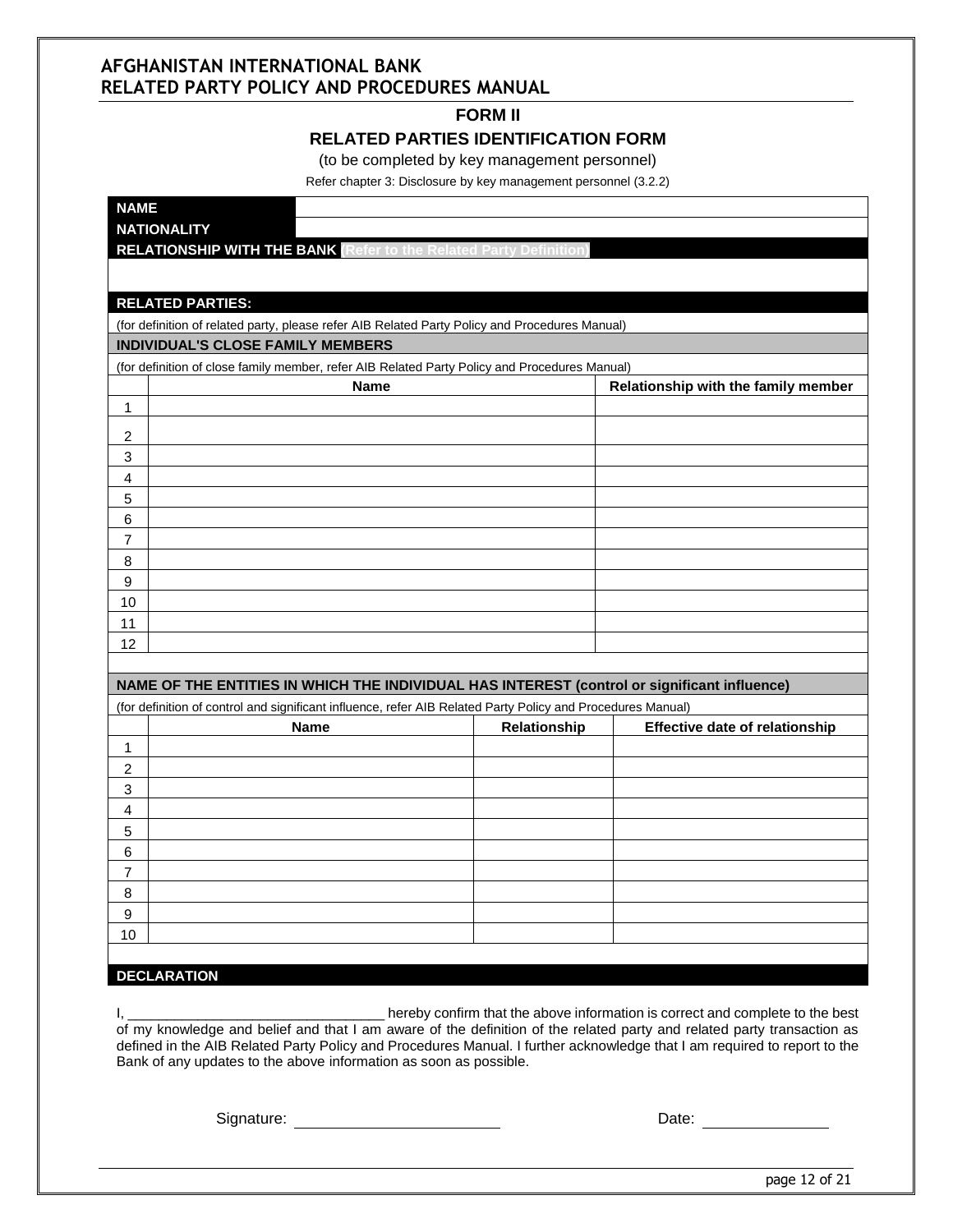Form III page 1 of 2

#### **FORM III**

#### **MASTER LIST OF RELATED PARTIES**

(to be compiled by CRO)

Refer chapter 5: Recording and reporting of related parties and related party transactions (5.3.2)

#### **AFGHANISTAN INTERNATIONAL BANK**

#### **INFORMATION UPDATED AS OF**

**A. SHAREHOLDERS/ DIRECTORS**

|        | <b>NAME</b> | <b>RELATIONSHIP</b> |
|--------|-------------|---------------------|
|        |             |                     |
| C<br>∠ |             |                     |
| 3      |             |                     |
| 4      |             |                     |
| 5      |             |                     |
| 6      |             |                     |
| ⇁      |             |                     |
| 8      |             |                     |
| 9      |             |                     |
| 10     |             |                     |

**B. KEY MANAGEMENT PERSONNEL or Members of the Same Group or Enterprise**

|    | <b>NAME</b> | <b>DESIGNATION</b> |
|----|-------------|--------------------|
|    |             |                    |
| 2  |             |                    |
| 3  |             |                    |
| 4  |             |                    |
| 5  |             |                    |
| 6  |             |                    |
| -  |             |                    |
| 8  |             |                    |
| 9  |             |                    |
| 10 |             |                    |

#### **C. CLOSE FAMILY MEMBER OF THE INDIVIDUAL** (referred in A and B above)

|                         | <b>NAME</b> | <b>INDIVIDUAL</b> | <b>RELATIONSHIP</b> |
|-------------------------|-------------|-------------------|---------------------|
| $\mathbf{1}$            |             |                   |                     |
| $\overline{c}$          |             |                   |                     |
| $\sqrt{3}$              |             |                   |                     |
| $\overline{\mathbf{4}}$ |             |                   |                     |
| $\,$ 5 $\,$             |             |                   |                     |
| 6                       |             |                   |                     |
| $\overline{7}$          |             |                   |                     |
| $\bf 8$                 |             |                   |                     |
| $\boldsymbol{9}$        |             |                   |                     |
| 10                      |             |                   |                     |
| 11                      |             |                   |                     |
| 12                      |             |                   |                     |
| 13                      |             |                   |                     |
| 14                      |             |                   |                     |
| 15                      |             |                   |                     |
| 16                      |             |                   |                     |
| 17                      |             |                   |                     |
| 18                      |             |                   |                     |
| 19                      |             |                   |                     |
| 20                      |             |                   |                     |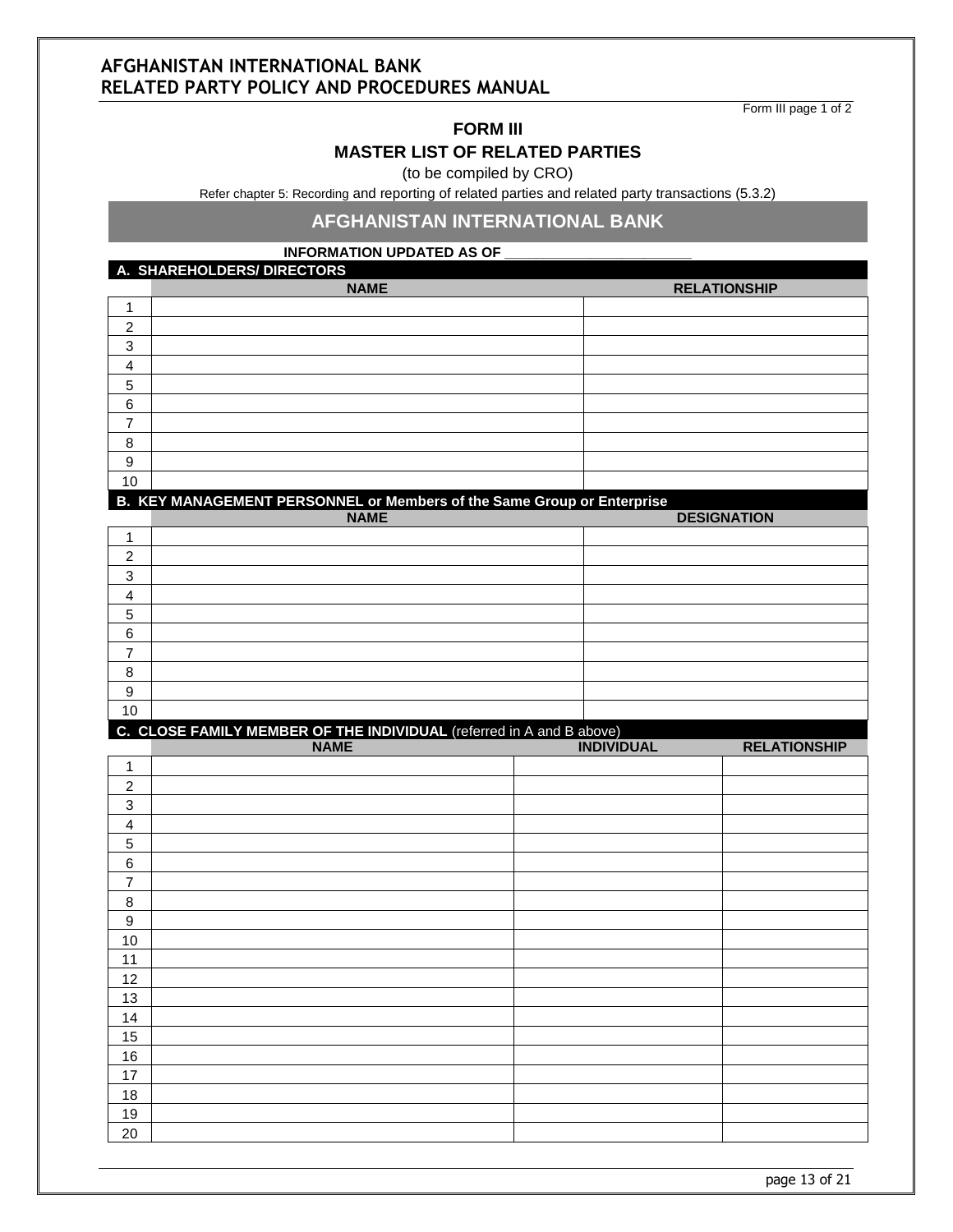#### **ENTITIES IN WHICH INDIVIDUALS** (referred in A and B above) **HAS INTEREST (control or significant influence)**

|                | <b>NAME</b> | <b>INDIVIDUAL</b> | <b>RELATIONSHIP</b> | <b>EFFECTIVE DATE</b><br>OF RELATIONSHIP |
|----------------|-------------|-------------------|---------------------|------------------------------------------|
| ٠              |             |                   |                     |                                          |
| $\overline{2}$ |             |                   |                     |                                          |
| 3              |             |                   |                     |                                          |
| 4              |             |                   |                     |                                          |
| $\sqrt{5}$     |             |                   |                     |                                          |
| 6              |             |                   |                     |                                          |
| 7              |             |                   |                     |                                          |
| 8              |             |                   |                     |                                          |
| 9              |             |                   |                     |                                          |
| 10             |             |                   |                     |                                          |
| 11             |             |                   |                     |                                          |
| 12             |             |                   |                     |                                          |
| 13             |             |                   |                     |                                          |
| 14             |             |                   |                     |                                          |
| 15             |             |                   |                     |                                          |

Prepared by: Reviewed by:

Form III page 2 of 2

Date: \_\_\_\_\_\_\_\_\_\_\_\_\_\_\_\_\_\_\_\_\_\_\_\_\_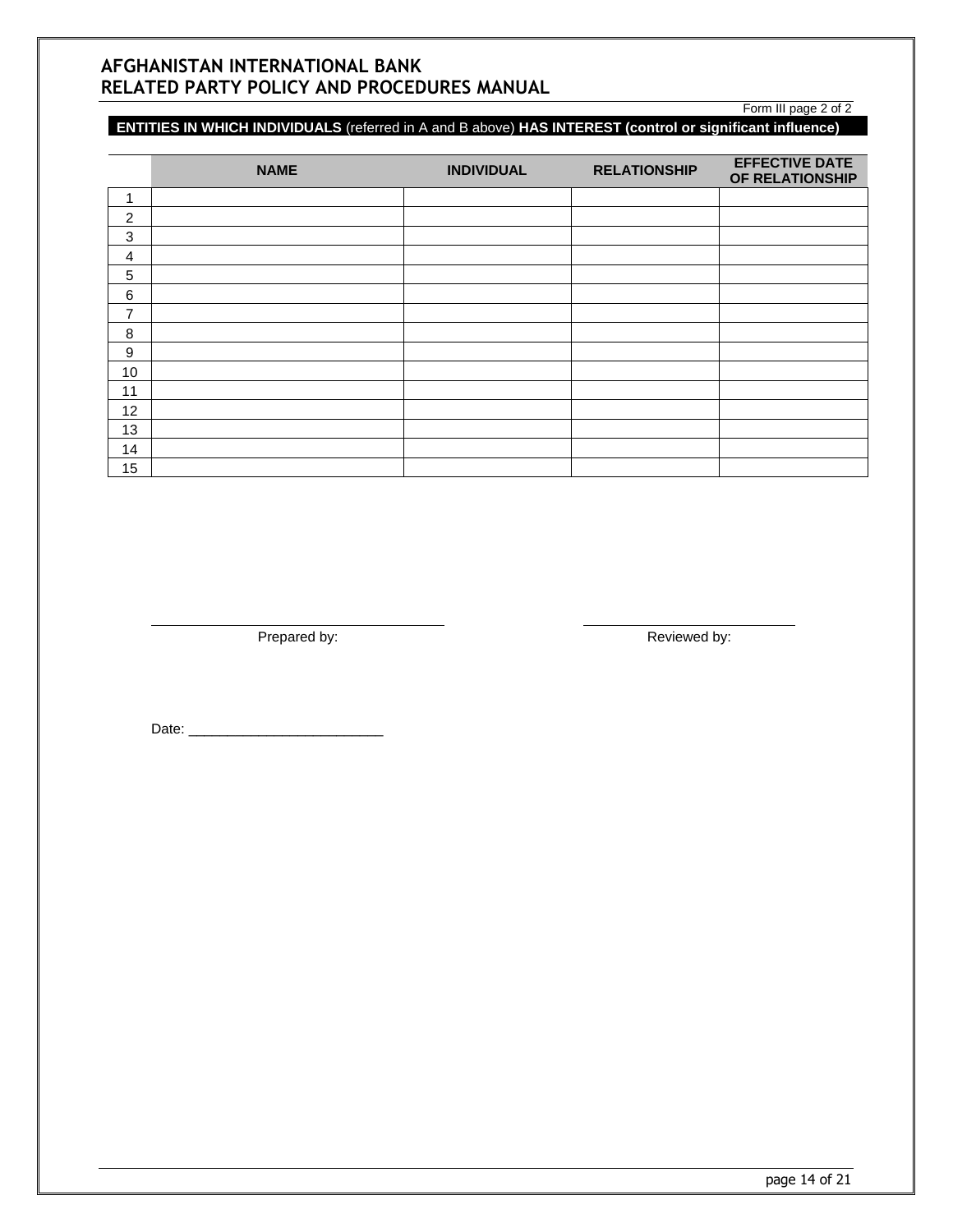#### **FORM IV**

#### **RELATED PARTIES REPORTING FORM**

(to be completed by each department on monthly basis)

Refer chapter 5: Recording and reporting of related parties and related party transactions (5.4.2)

#### **AFGHANISTAN INTERNATIONAL BANK**

#### **RELATED PARTIES BALANCES AND TRANSACTIONS**

The following information is required in respect of each related party:

**BALANCES**

| <b>Loans and advances</b>   | <b>Related party 1</b> | <b>Related party 2</b> | <b>Related party 3</b> | <b>Related party n</b> |
|-----------------------------|------------------------|------------------------|------------------------|------------------------|
| Name of the related party   |                        |                        |                        |                        |
| <b>Opening balance</b>      |                        |                        |                        |                        |
| <b>Disbursements</b>        |                        |                        |                        |                        |
| <b>Repayments</b>           |                        |                        |                        |                        |
| Exchange gain/ (loss)       |                        |                        |                        |                        |
| <b>Closing balance</b>      |                        |                        |                        |                        |
| <b>Classification</b>       |                        |                        |                        |                        |
| <b>Provision amount</b>     |                        |                        |                        |                        |
| Interest rate (%) p.a       |                        |                        |                        |                        |
| <b>Disbursement date</b>    |                        |                        |                        |                        |
| <b>Tenure</b>               |                        |                        |                        |                        |
| <b>Collateral</b>           |                        |                        |                        |                        |
| Value of collateral         |                        |                        |                        |                        |
| Interest income earned      |                        |                        |                        |                        |
| <b>Deposits</b>             |                        |                        |                        |                        |
| Name of the related party   |                        |                        |                        |                        |
| <b>Opening balance</b>      |                        |                        |                        |                        |
| <b>Receipts</b>             |                        |                        |                        |                        |
| Withdrawals                 |                        |                        |                        |                        |
| <b>Closing balance</b>      |                        |                        |                        |                        |
| Nature of deposit           |                        |                        |                        |                        |
| Tenure (for fixed deposits) |                        |                        |                        |                        |
| Interest rate (%) p.a       |                        |                        |                        |                        |
|                             |                        |                        |                        |                        |

**Interest expense**

#### **Other balances (receivable/ payable)**

**Name of the related party Amount of outstanding balance Nature of transaction and terms and conditions**

#### **TRANSACTIONS**

(For example)

**Fee and commission income Fee and commission expense Guarantees given/ received Commercial letter of credits Salaries and other benefits Others**

(Multiple sheets can be used, if so required)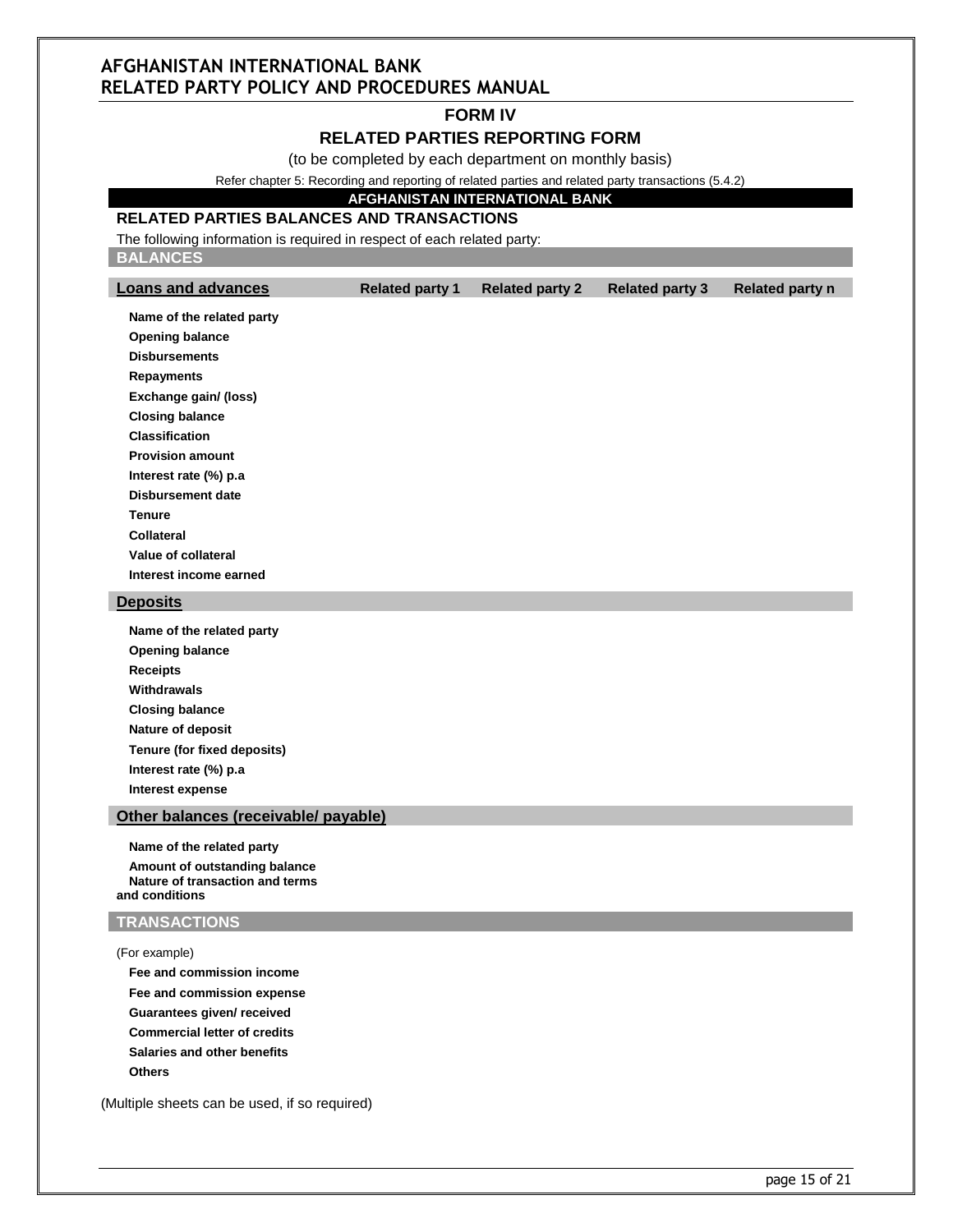### **FORM V**

#### **TEMPLATE FOR AUDIT COMMITTEE REPORTING**

(to be completed by CRO on quarterly basis)

| RELATED PARTY BALANCES AND TRANSACTIONS as of                                                                                        | Refer chapter 5: Recording and reporting of related parties and related party transactions (5.4.3) |                         | (dd-mm-yyyy)             |
|--------------------------------------------------------------------------------------------------------------------------------------|----------------------------------------------------------------------------------------------------|-------------------------|--------------------------|
|                                                                                                                                      | Directors and other<br>key management<br>personnel                                                 | Associated<br>companies | Other related<br>parties |
| Loans and advances to related parties                                                                                                | AF                                                                                                 | AF                      | AF                       |
| Loans outstanding at beginning of the period<br>Loans issued during the period<br>Loan repayments during the period<br>Exchange gain |                                                                                                    |                         |                          |
| Loans outstanding at end of the period                                                                                               |                                                                                                    |                         |                          |
| Interest income earned                                                                                                               |                                                                                                    |                         |                          |
|                                                                                                                                      | Directors and other<br>key management<br>personnel                                                 | Associated<br>companies | Other related<br>parties |
|                                                                                                                                      | AF                                                                                                 | AF                      | AF                       |
| Deposits from related parties                                                                                                        |                                                                                                    |                         |                          |
| Deposits at beginning of the period<br>Deposits received during the period<br>Deposits repaid during the period                      |                                                                                                    |                         |                          |
| Deposits at end of the period                                                                                                        |                                                                                                    |                         |                          |
| Interest expense on deposits                                                                                                         |                                                                                                    |                         |                          |
| Other balances with related parties<br>(outstanding balance of nature of transaction)                                                |                                                                                                    |                         |                          |
| Other transactions with related parties                                                                                              |                                                                                                    |                         |                          |
|                                                                                                                                      |                                                                                                    |                         |                          |
| Key management personnel compensation                                                                                                |                                                                                                    |                         |                          |
| Details of transactions approved by the Management Board during the period<br>(i)                                                    |                                                                                                    |                         |                          |
| (ii)<br>(iii)                                                                                                                        |                                                                                                    |                         |                          |